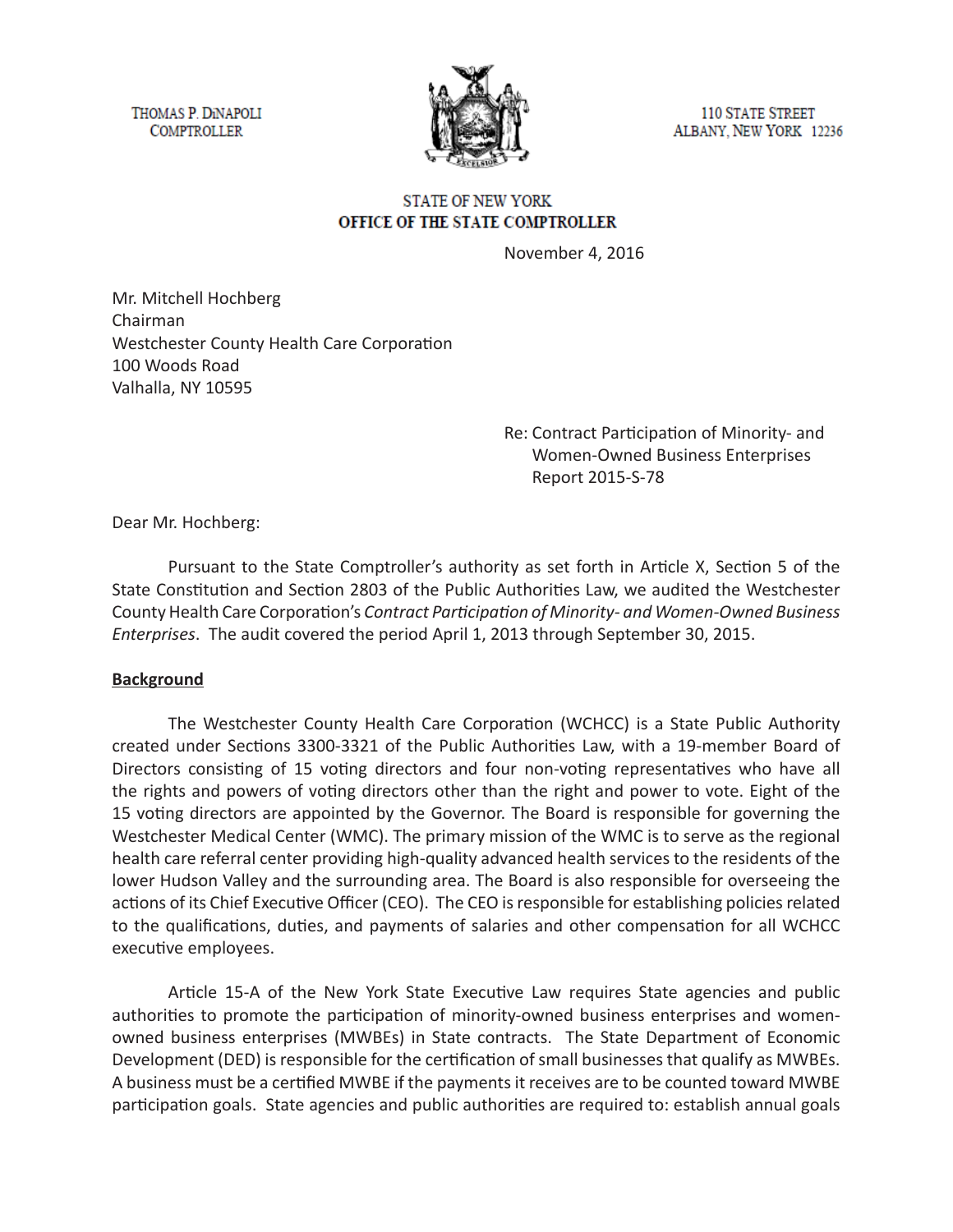for MWBE participation (expressed as a percentage of the agency's or public authority's total contract spending for the year, net of exemptions and exclusions); make "good faith" efforts to achieve their goals; and report quarterly on their level of participation to DED.

In January 2011, the Governor declared that State agencies and public authorities should reach MWBE contract participation rates of 20 percent, or double the existing Statewide MWBE utilization rate (10 percent) at the time. On October 1, 2014, the Governor increased the MWBE participation goals for State agencies and public authorities to 30 percent.

WCHCC reported to DED total contract expenditures (less exemptions and exclusions) of \$18.7 million for fiscal year 2013-14, \$13.9 million for fiscal year 2014-15, and \$8.3 million for the first half of the 2015-16 year. WCHCC reported MWBE utilization of \$3.8 million (20.32 percent), \$3.4 million (24.46 percent), and \$2.3 million (27.71 percent) for the same periods, respectively.

## **Audit Results**

## *Annual Goals for Participation*

DED requires each contracting agency to submit an Annual Goal Plan by January 15 of each year, summarizing its MWBE procurement opportunities based on its annual budget and expenditures. Further, written policies and procedures help ensure that management's efforts to attain program goals and objectives are carried out.

However, WCHCC did not have written procedures for the processes used to set annual MWBE participation goals, although WCHCC's procurement policy specifically notes the importance of contracting with MWBE vendors. Officials added that they followed DED's user manuals to set their goals. Nonetheless, the DED manuals generally focused on procedures for creating and uploading the annual goal plan document and did not include specific guidance for determining annual goal plan percentages.

WCHCC's MWBE goal is a percentage of the available budget minus exemptions and exclusions. For the 2013-14 fiscal year, the overall goal was 20.69 percent. For each plan, agencies or public authorities were required to set goals for four categories: Commodities, Construction, Construction Consultants, and Service/Consultants. However, WCHCC developed goals for only three of the categories (Commodities, Construction, and Service/Consultants). WCHCC did not set a goal for the category of Construction Consultants.

For the 2014-15 and 2015-16 fiscal years the goals were 21.71 percent and 30.23 percent, respectively. WCHCC officials told us that they determined the percentage in the goal plan using the anticipated MWBE expenditures compared to the total available budget. However, that was not the case, because the anticipated MWBE expenditures were estimated by multiplying the available budget by a certain percentage for which WCHCC provided the internal spreadsheets used.

Further, for the three years we examined, WCHCC had no documentation of the specific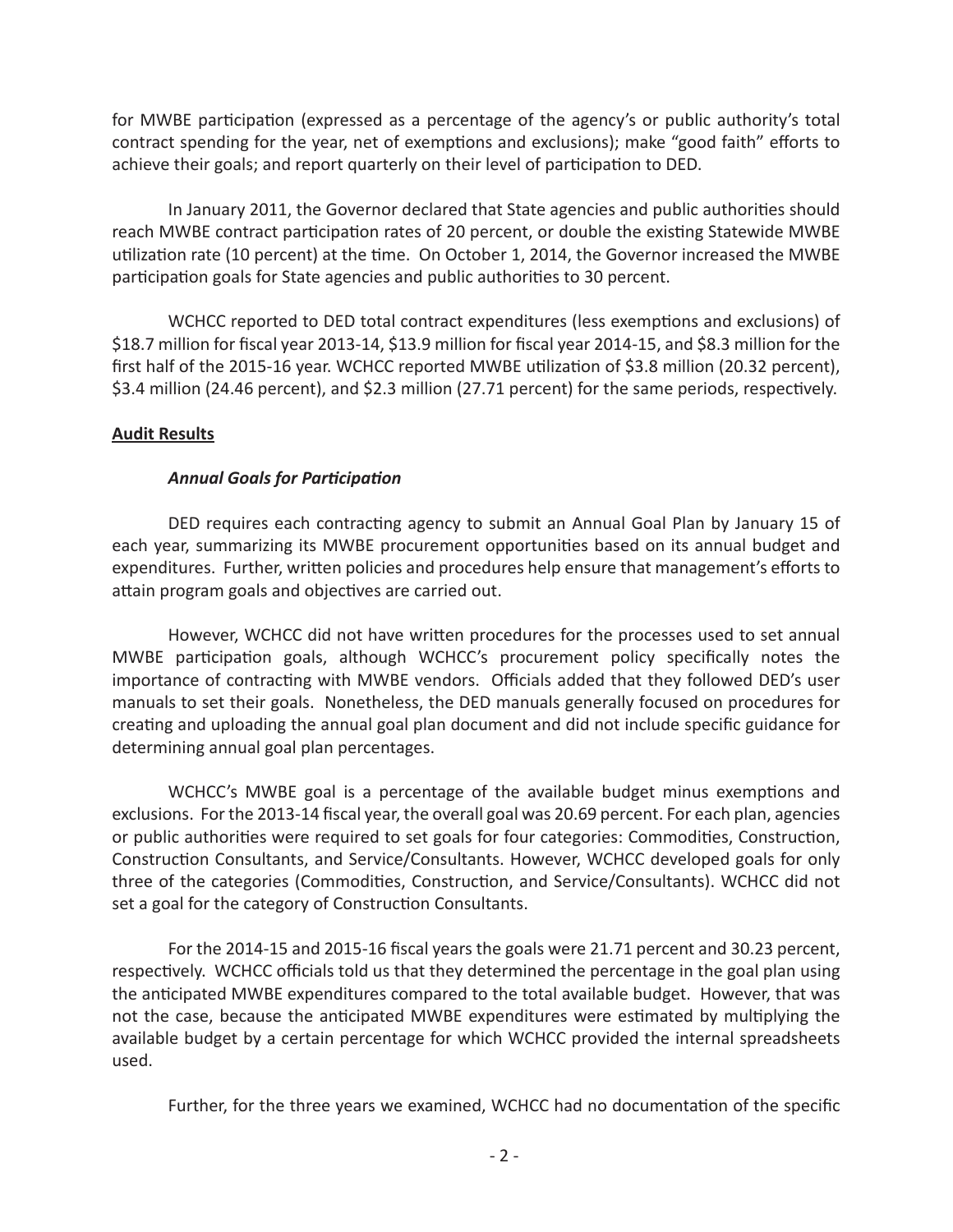steps taken to develop its MWBE participation goals. According to a WCHCC official, WCHCC staff derived the goals by examining the anticipated expenditures in each category listed on the budget documents as compared to the total available budget for MWBEs. However, WCHCC officials could not document how the amounts of anticipated expenditures were derived. Moreover, without a clear process to develop the annual goal, WCHCC's ability to ensure it develops achievable and appropriate strategies to meet the objective of the program is limited.

In response to our preliminary findings, WCHCC officials stated that they will reduce their MWBE goal setting processes to writing and incorporate them within WCHCC's administrative policies and procedures.

## *Outreach Efforts*

Article 15-A, Section 315.3 of the Executive Law discusses promoting the employment of minority group members and women and promoting and increasing participation by certified businesses with respect to State contracts and subcontracts. WCHCC's Procurement policy states that it encourages the participation of MWBEs in its procurements. The Procurement policy also indicates that WCHCC will ensure that MWBEs are given full opportunity to provide goods and services sought by the Corporation.

We found that WCHCC had made some efforts to increase MWBE participation. For instance, officials provided copies of 34 letters, from January to August 2014, which were sent to certain WCHCC vendors. Officials believed the vendors were MWBEs; however, they were not certified as such by DED. Further, the letters' primary objective was to encourage the vendors to seek and obtain State MWBE certification. Although WCHCC officials described several activities to attract certified vendors, in most cases, they did not adequately document their activities or assess their impacts. For example, according to WCHCC officials, a WCHCC representative attended various outreach events in Albany and New York City to talk to potential MWBE vendors about contract opportunities at WCHCC. However, WCHCC had no documentation of the results of these events or the benefits that were realized. Such information could be helpful in determining which MWBE events to attend in the future.

Additionally, WCHCC officials stated that they review expiring long-term contracts to identify potential MWBE contract opportunities and increase MWBE participation. However, officials could not provide us the results of these reviews, nor could they demonstrate the impact of these reviews on the agency's MWBE participation. We reviewed eight long-term contracts for services such as lab testing, plumbing, fiber-optic cable installation, security services, ambulance services, sterilization services, housekeeping, and food and nutrition services, and found that only two of them were MWBE vendors. We also reviewed a list of contracts in effect for the 2012-13 year and noted that none of these contracts were with MWBE vendors. These contracts included window cleaning, snow removal, and landscaping services. Further, our review of DED MWBE directories dated April 30, 2014 and May 20, 2015 indicated that MWBE vendors existed for some of these services.

When we presented these findings to WCHCC officials, they reiterated that as long-term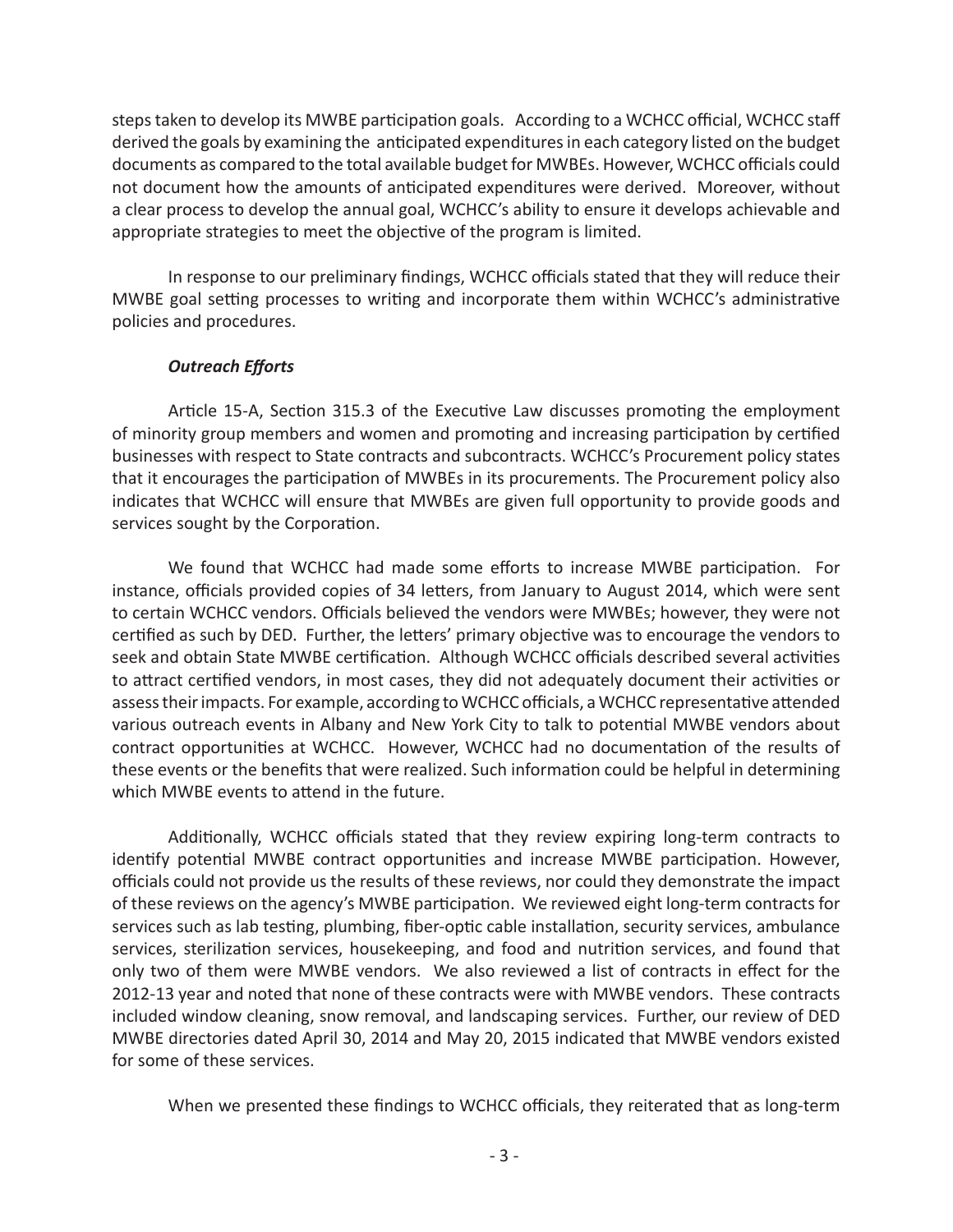multi-year contracts expire, they will encourage the participation of MWBE vendors. Officials also stated that they have developed an action plan to increase supplier diversity and develop a handout for MWBE vendors identifying the type of goods and services WCHCC purchases. Further, officials advised us that WCHCC had appointed someone to lead its new Office of Diversity and Inclusion. In addition, WCHCC's Board of Directors established the Committee for Diversity and Inclusion in January 2016. WCHCC officials believe these steps will help improve overall MWBE participation.

## *Program Participation*

DED regulations require that each State agency and public authority submit a quarterly compliance report that includes information on the number and value of contracts awarded during the period, the amount expended under these procurements, and the extent of participation of eligible MWBEs. Adequate monitoring and oversight of the MWBE program is dependent upon the accuracy of the data provided by State agencies and public authorities in their quarterly reports to DED.

WCHCC officials initially stated that they reported MWBE utilization to DED based on payments, as required by DED. However, this was not the case, and as a result, WCHCC did not submit accurate quarterly reports to DED for fiscal years 2013-14 and 2014-15 and the first two quarters of fiscal year 2015-16. We sampled 120 invoices (73 payments), totaling \$11.6 million, out of 362 invoices totaling \$14.3 million for this period. We reviewed the 73 payments and found that they could not be not reconciled to the appropriate quarterly reports submitted to DED.

For example, invoices totaling \$73,938 were reported in October and November 2013; however, the related payments were not made until May 2014 (or the first quarter of the following fiscal year). Out of the 120 invoices, 91 (76 percent) totaling \$4 million were reported in a different quarter and 39 payments (33 percent) totaling \$1.06 million were reported in fiscal years other than when they were actually paid.

When we brought this to WCHCC officials' attention, they acknowledged that the MWBE utilization information reported to DED was incorrect. Instead of reporting actual expenditures as required, WCHCC reported MWBE utilization based on invoices received from MWBE vendors. Officials attributed this to a misunderstanding between WCHCC's Purchasing Office and Finance Office. Finance provided records for vendors based on when the invoices were entered into the Accounts Payable system and the Purchasing Office reported them to DED as MWBE participation. WCHCC officials advised that, going forward, they will report MWBE participation based on actual payments to MWBEs; however, they will not correct the amounts previously submitted to DED.

We also found WCHCC incorrectly reported payments to a non-MWBE vendor as MWBE utilization. Ten of the 73 sampled payments totaling \$475,598 were paid to this vendor between April 2013 and September 2015. However, this vendor was not a certified MWBE. Moreover, the quarterly utilization reports do not show this vendor as the payee; rather, the reports list another vendor (with a similar name) that was a certified MWBE. However, WCHCC did not have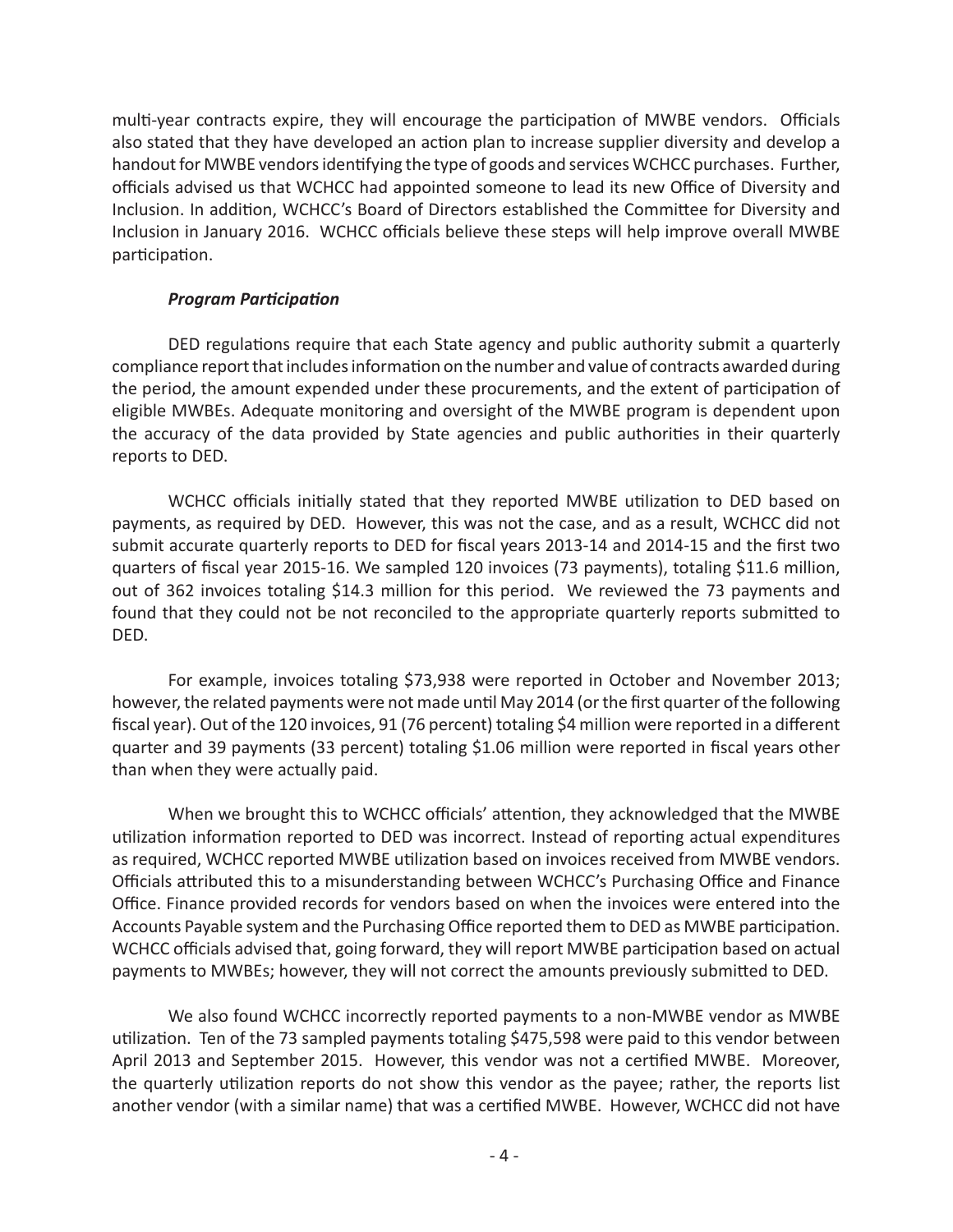an adequate system to identify MWBE vendors. Each month, the employee who prepared the quarterly MWBE participation report manually identified MWBEs by referring to the prior report. If the prior report mistakenly identified a provider as an MWBE, the error was likely repeated in the current report, resulting in further overstatement of MWBE participation.

In response to our preliminary findings, WCHCC officials indicated they have established a process to capture payment information electronically, from its automated accounting system, for the MWBE vendors. The accounting system was updated to readily identify payments made to MWBE vendors. Moreover, the MWBE vendors will be clearly identified in the databases used for both contract management and vendor payments.

#### **Recommendations**

- 1. Document the processes used to establish WCHCC's annual MWBE goal plan, including the development of the rates for the individual program components of the overall MWBE initiative.
- 2. Document the results of WCHCC's MWBE outreach plan and use the results to assess effectiveness and revise outreach efforts, as appropriate.
- 3. Develop and implement formal procedures to identify and summarize MWBE payments and ensure that MWBE participation data is reported accurately to DED.

#### **Audit Scope, Objectives, and Methodology**

The objectives of our audit were to determine whether WCHCC: properly established annual MWBE goals; made adequate efforts to reach these goals; and accurately reported the results to DED. The audit included the period April 1, 2013 through September 30, 2015.

To accomplish our objectives, we interviewed WCHCC officials to gain an understanding of the MWBE program and to obtain an understanding of the internal controls related to the program. We also reviewed Article 15-A of the New York State Executive Law and pertinent Sections of the Regulations of the Commissioner of the Department of Economic Development. We reviewed WCHCC's annual goal plans for the 2013-14, 2014-15, and 2015-16 fiscal years, as well as utilization (payments made to MWBE contractors) that was reported to DED and budget documents related to the determination of annual MWBE participation percentages. In addition, we reviewed outreach efforts undertaken by WCHCC with regard to prospective MWBE vendors.

We selected a judgmental sample of 120 invoices (corresponding to 73 payments) totaling \$11,156,046 out of 362 invoices totaling \$14,264,988 paid between April 1, 2013 and September 30, 2015. These invoices were from five vendors WCHCC indicated were MWBEs, and we reviewed canceled checks associated with all of these invoices. We reviewed payments made to five of seven vendors because they represented the great majority of the total payments. Also, we sent confirmation letters to six vendors to determine whether they received payments (and how much) from WCHCC for products or services sold to the agency.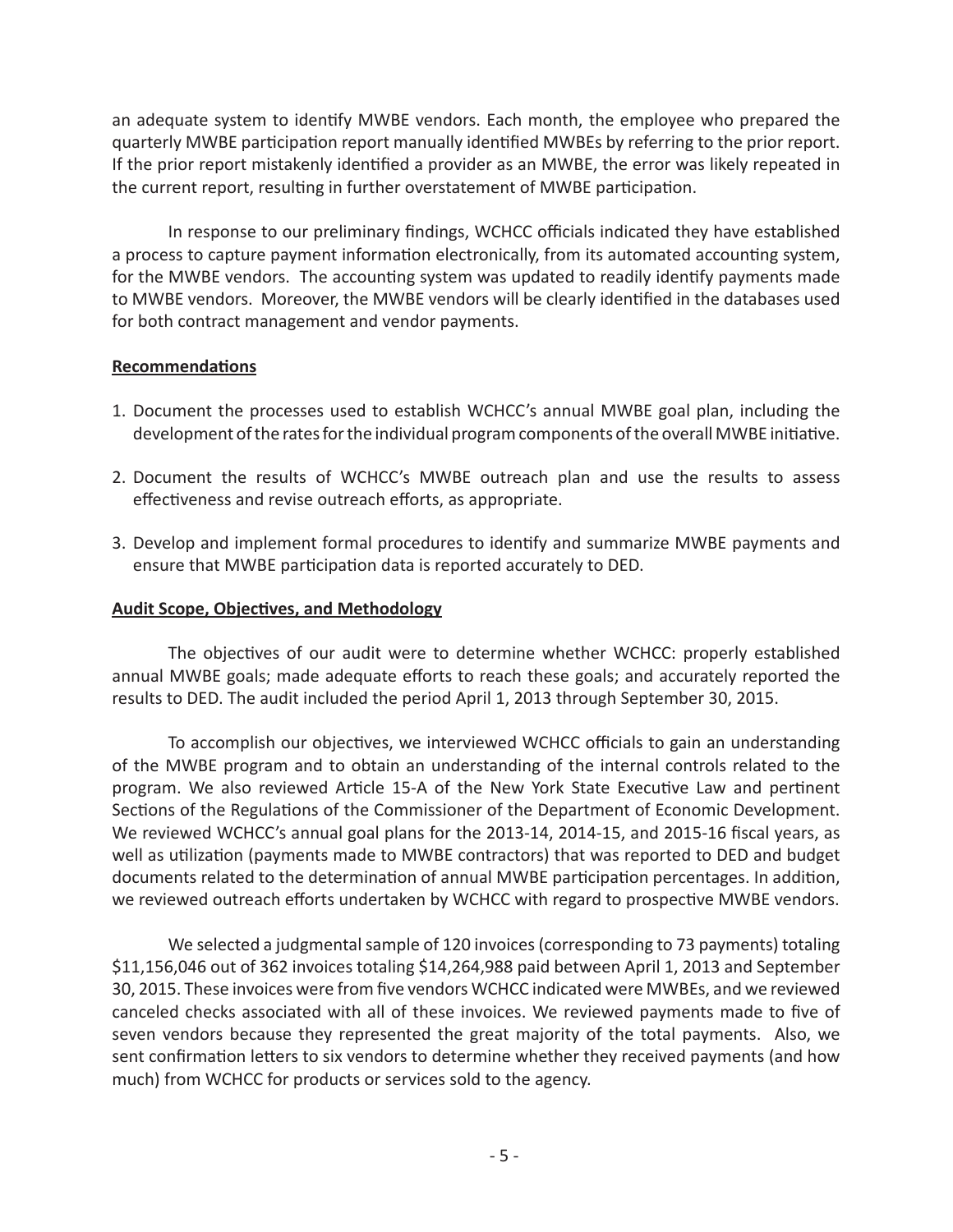We conducted our performance audit in accordance with generally accepted government auditing standards. Those standards require that we plan and perform the audit to obtain sufficient, appropriate evidence to provide a reasonable basis for our findings and conclusions based on our audit objectives. We believe that the evidence obtained provides a reasonable basis for our findings and conclusions based on our audit objectives.

In addition to being the State Auditor, the Comptroller performs certain other constitutionally and statutorily mandated duties as the chief fiscal officer of New York State. These include operating the State's accounting system; preparing the State's financial statements; and approving State contracts, refunds, and other payments. In addition, the Comptroller appoints members to certain boards, commissions, and public authorities, some of whom have minority voting rights. These duties may be considered management functions for purposes of evaluating organizational independence under generally accepted government auditing standards. In our opinion, these functions do not affect our ability to conduct independent audits of program performance.

#### **Reporting Requirements**

We provided a draft copy of this report to WCHCC officials for their review and formal comment. We considered WCHCC's comments in preparing this report and have attached them in their entirety to it. In their response, WCHCC officials took issue with several of our report's findings and conclusions. Nonetheless, officials indicated that actions have been and will be taken to address the report's recommendations. Also, our rejoinders to certain statements in WCHCC's response are included in the report's State Comptroller's Comments.

Within 90 days after the final release of this report, as required by Section 170 of the Executive Law, the Chairman of the WCHCC shall report to the Governor, the State Comptroller, and the leaders of the Legislature and fiscal committees advising what steps were taken to implement the recommendations contained herein, and where the recommendations were not implemented, the reasons why.

Major contributors to this report were Robert C. Mehrhoff, Erica Zawrotniak, Richard Moriarty, and Jean-Renel Estime.

We wish to thank the management and staff of the WCHCC for the courtesy and cooperation extended to our auditors during this audit.

Very truly yours,

Carmen Maldonado Audit Director

cc: J. Switzer, WCHCC NYS Division of the Budget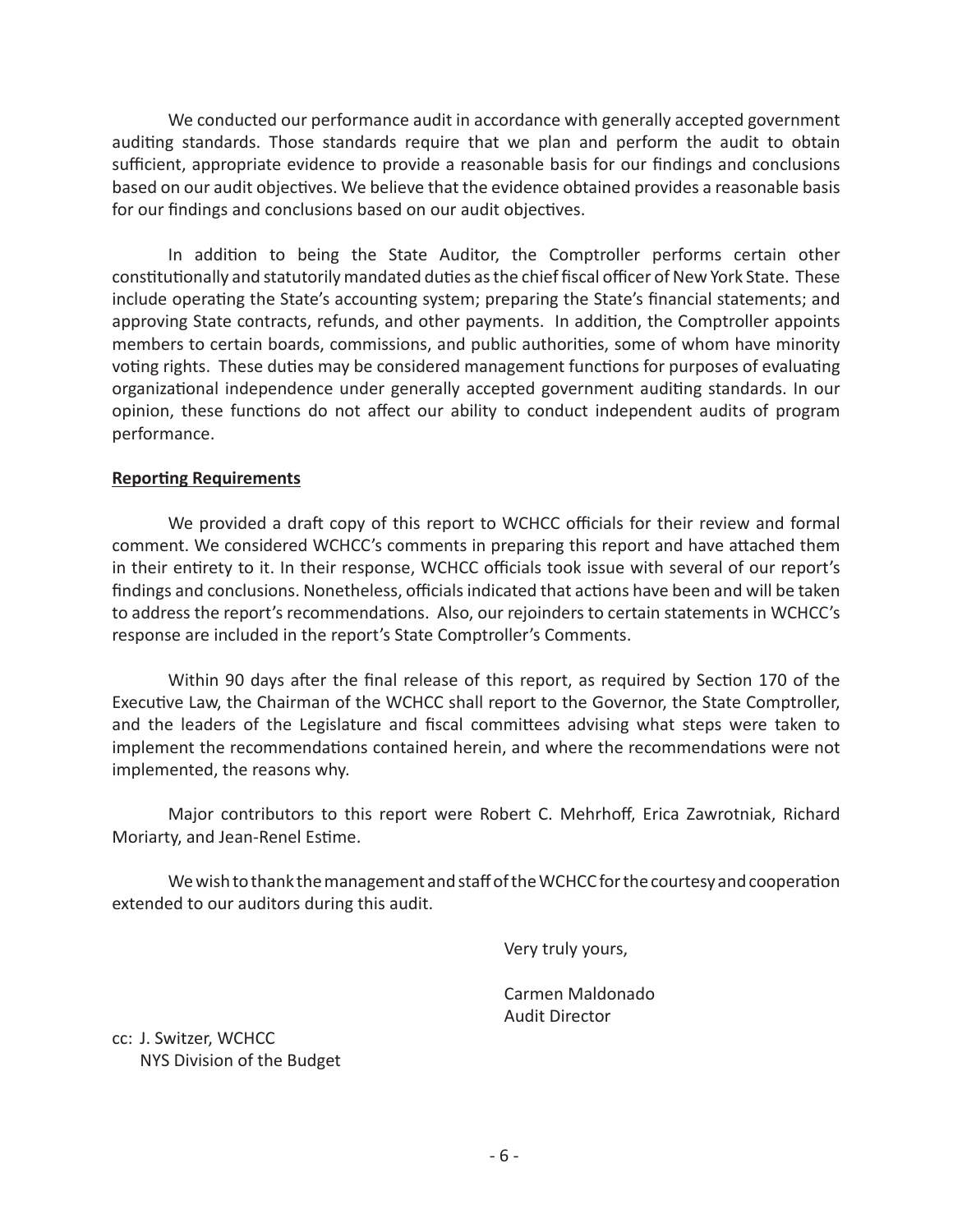## **Agency Comments**



**MEDICAL CENTER** 

**Beth Davis** Vice President and Deputy General Counsel

September 12, 2016

Carmen Maldonado **Audit Director** Office of the State Comptroller Division of State Government Accountability 59 Maiden Lane - 21st Floor New York, NY 10038

 $Re:$ 

Westchester County Health Care Corporation **Contract Participation of Minority and Women Owned Business Enterprises** Report 2015-S-78

Dear Ms. Maldonado:

I write in response to the proposed final report (the "Report") of the New York State Office of the State Comptroller ("OSC") concerning its audit of the Participation of Minority and Women Owned Business Enterprises ("MWBEs") in State Contracts at Westchester County Health Care Corporation ("WCHCC"). WCHCC takes exception to several of the Report's findings and recommendations, which bear little relation to OSC's stated audit objectives and fail to acknowledge WCHCC's implementation of an MWBE program that complies with Article 15-A of the Executive Law ("Article 15-A"), the regulations promulgated thereunder (the "MWBE Regulations"), and guidance provided by the Division of Minority and Women's Business Development of the Empire State Development Corporation ("DED").

OSC stated three objectives for its audit of WCHCC's MWBE program. Namely, OSC sought to determine whether WCHCC: (i) properly established annual MWBE goals, (ii) made adequate efforts to reach those goals, and (iii) accurately reported MWBE participation in WCHCC contracts to DED. OSC's Report, by contrast, concentrates on whether WCHCC: (i) reduced its established MWBE procedures to writing, (ii) subjected its MWBE outreach efforts to internal audit, and (iii) automated its review of DED's MWBE directory. The inconsistency between OSC's Report and its audit objectives results in a Report that omits any recognition of WCHCC's state approved MWBE goal plans and WCHCC's consistent achievement of its MWBE goals.

WCHCC has properly established annual goals for MWBE participation in its contracts every year since its MWBE program was implemented in 2012. WCHCC has also made meaningful MWBE outreach efforts as evidenced by its robust supplier diversity program and further verified by consistent achievement of its MWBE goals. WCHCC has therefore satisfied its statutory obligations to set "agencyspecific" goals for MWBE utilization and to "make a good faith effort to meet the maximum feasible portion of [its] MWBE goals."

WCHCC also takes issue with the Report's mischaracterization of WCHCC's MWBE program

<sup>1</sup> 5 NYCRR 141.2; 141.7(a).

Westchester Medical Center . Office of Legal Affairs . Valhalla, New York 10595 . 914.493.6452 . Fax 914.493.2321

\*See State Comptroller's Comments, page 13

\* Comment 1

\* Comment 2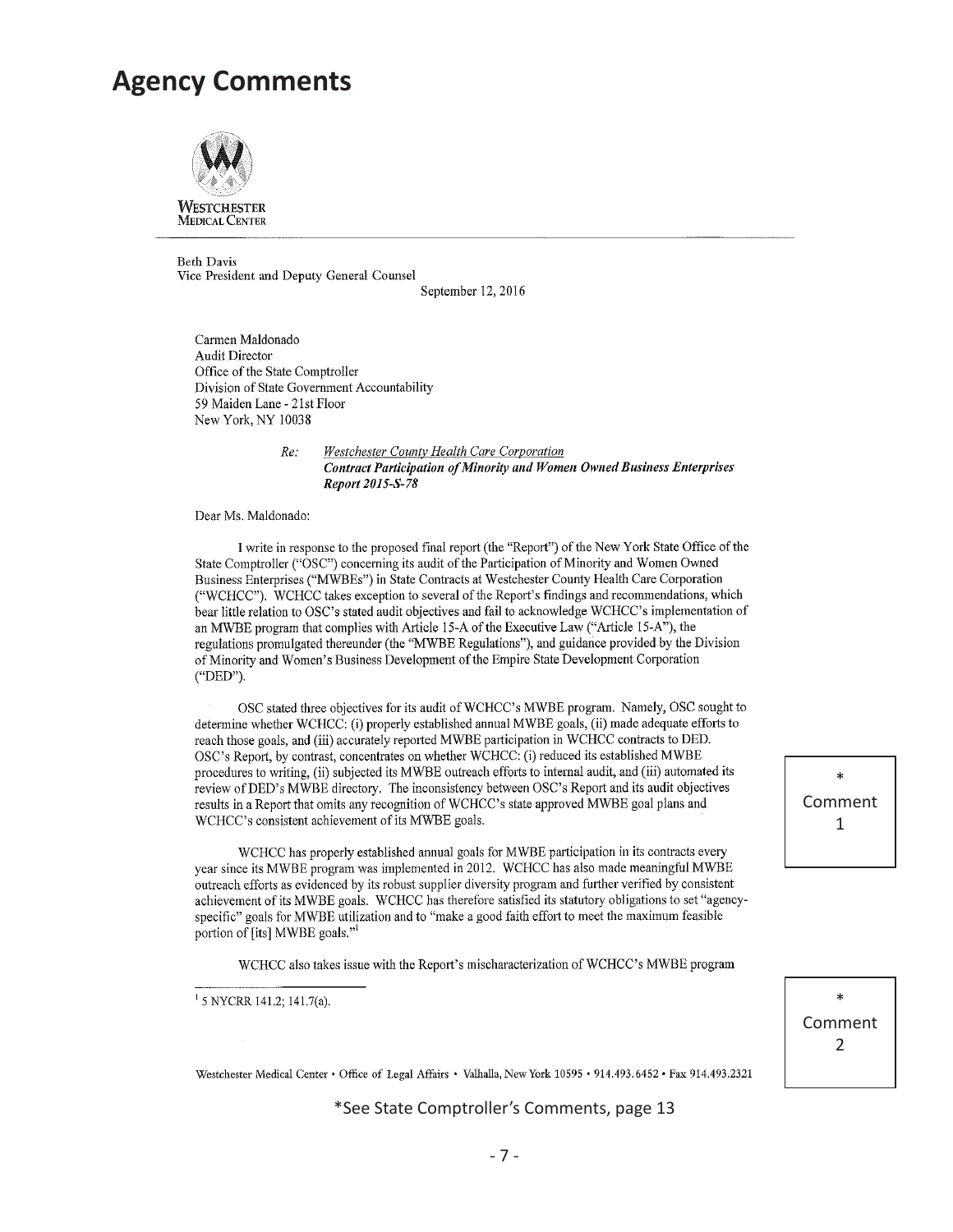and misinterpretation of Article 15-A and the MWBE regulations. Several of the Report's recommendations impose obligations on WCHCC that are not in New York State's regulatory framework for MWBE utilization. Thus, while WCHCC accepts some of OSC's findings and recommendations we do find it necessary to clarify several facts concerning WCHCC's MWBE program as well as the laws and regulations requiring WCHCC to utilize MWBE vendors.

#### Recommendation #1

Document the processes used to establish WCHCC's annual MWBE goal plan, including the development of the rates for the individual program components of the overall MWBE initiative.

Response: WCHCC will implement OSC's recommendation that WCHCC document its annual goal planning process. WCHCC will reduce its process to writing and incorporate it in WCHCC's written administrative policies and procedures. There is no legal basis, however, for the recommendation that WCHCC develop rates for "the individual program components of the overall MWBE initiative". Furthermore, the findings made by OSC in support of its first recommendation inaccurately describe WCHCC's achievement of its MWBE goals, WCHCC's goal setting process, and the MWBE regulations.

WCHCC's process for setting annual MWBE participation goals is well established and is in accordance with Article 15-A and the MWBE Regulations. Section 141.2 of the MWBE Regulations requires state agencies and public benefit corporations ("PBCs"), like WCHCC, to establish an "agencyspecific" MWBE goal based on "a review of the scope, character, and relevant expenditures associated with the state contracts that are expected to be let or performed during the relevant fiscal year."<sup>2</sup> The agency-specific goal must be stated as a percentage of the agency's aggregate expenditures. DED and the regulations further require agencies to report what proportion of expenditures comprising its overall MWBE goal will be spent in four contracting categories - construction, construction related services, non-construction related services, and commodities.<sup>3</sup> Notably, neither Article 15-A, the MWBE regulations nor DED require that a goal be set in each contract category or require that the overall goal be distributed among the four contracting categories in any particular proportion.

The Office of the Governor has issued guidance recommending that state agencies and PBCs set and endeavor to achieve specific MWBE participation goals. For state fiscal years 2012-13 through 2014-15 the Governor recommended that state agencies and PBCs set and achieve a MWBE participation goal of twenty percent (20%). The recommended MWBE goal for state fiscal years 2015-16 to present is thirty percent (30%). The Governor's recommendations pertain to the overall goal state agencies and PBCs set for MWBE participation. Like DED, Article 15-A and the MWBE regulations, the Governor's recommendations do not require an agency's MWBE goal to reflect a certain distribution of agency expenditures among the four contracting categories.

WCHCC sets its MWBE goals by: (i) examining its total anticipated expenditures for the upcoming fiscal year through a review of its budget; (ii) identifying anticipated expenditures as exempted, excluded, or available for MWBE participation (this is the denominator of the goal percentage); and (iii) applying the factors in Section 141.2(c) of the MWBE Regulations in order to retain known MWBEs and identify new MWBEs to engage in contracts that are available for MWBE participation (this is the numerator of the goal percentage). WCHCC also specifies what portion of its MWBE goal will be achieved through expenditures in the four contract categories of construction, construction related services, non-construction related services, and commodities. This process is prescribed by the MWBE Regulations, and reflects guidance and instruction provided directly by DED during webinars and conference calls. WCHCC does not, and is not required to, develop or set individual MWBE goals in

 $\ast$ 

Comment

3

 $2$  Emphasis added.

<sup>&</sup>lt;sup>3</sup> 5 NYCRR 141.3(c).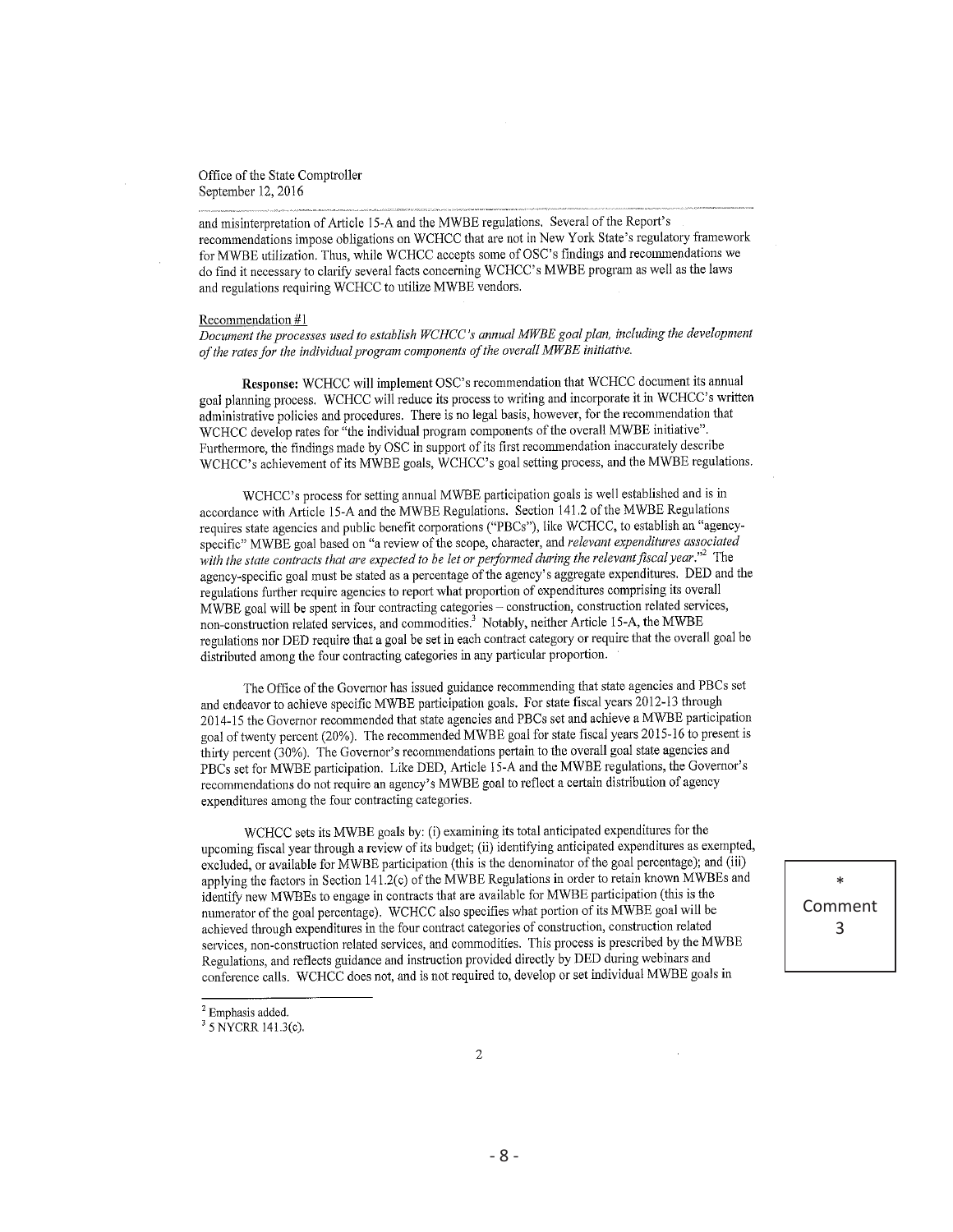#### each of the contract categories.

OSC suggests that WCHCC's goal plans are non-compliant because WCHCC's MWBE goal does not include expenditures for "construction consultant contracts." WCHCC's only obligation is to set a single goal based on the percentage of its aggregate expenditures that will be paid to MWBEs. WCHCC has met this obligation. Consequently, DED has approved all of WCHCC's goal plans including those that do not include a goal for or expenditures under construction consultant contracts. OSC's contention that WCHCC must set a goal in each contract category reveals a fundamental misunderstanding of New York State's MWBE framework. Requiring a goal for each contract categories implies that WCHCC must have expenditures in each contract category. The MWBE regulations do not compel PBCs to retain MWBEs in particular contract areas. Such a requirement would have the untenable result of forcing agencies to contract with MWBEs just to have MWBE expenditures in each of the four contract categories - regardless of whether the agency actually required that type of service. This outcome clearly does not comport with the spirit or the purpose of the Article 15-A or the MWBE Regulations.

OSC also claims, without basis, that WCHCC provided no documentation of how its MWBE goals are developed. In actuality, WCHCC provided OSC with copies of the internal spreadsheets used to analyze WCHCC's total budget, calculate the amount of the total budget that is available for MWBE participation, and determine WCHCC's MWBE participation goals. WCHCC even gave OSC an annotated version of its spreadsheets that clearly identified the numerator and denominator used to calculate WCHCC's MWBE goal as a percentage of its aggregate expenditures. The Report fails to even acknowledge receipt of this documentation. The Report further contends that WCHCC's anticipated MWBE expenditures were estimated by multiplying the available budget by a certain percentage. The Report makes this assertion despite documentation to the contrary and repeated demonstrations by WCHCC staff showing that WCHCC estimates anticipated MWBE expenditures by using the budget applicable to the given MWBE goal plan year. The Report does not accurately reflect the documentation or information supplied by WCHCC concerning its MWBE goal setting process.

WCHCC has met or exceeded its stated MWBE participation goals and has adhered to the Governor's guidance recommending achievement of MWBE goals of twenty percent (20%) for state fiscal years 2012-13 through 2014-15 and thirty percent (30%) for state fiscal years 2015-16 to present.<sup>5</sup> WCHCC stands by its process for setting annual MWBE participation goals and will reduce its process to writing and incorporate it in WCHCC's administrative policies and procedures.

#### Recommendation #2

Document the results of WCHCC's MWBE outreach plan and use the results to assess effectiveness and revise outreach efforts, as appropriate.

Response: WCHCC has a strong institutional commitment to encouraging participation of MWBEs in its contract opportunities and will continue its ongoing and multi-faceted effort to engage the MWBE vendor community. The fact that WCHCC has consistently met or exceeded its MWBE goals proves the success of its outreach efforts. The Report ignores this fact - the best evidence of the

 $\ast$ Comment  $\overline{4}$ 

 $\ast$ Comment 5

<sup>&</sup>lt;sup>4</sup> While the MWBE Regulations do not refer to "construction consultants" as contract category, reference is made to construction consultants as a contract category on the DED goal plan reporting website and in related DED materials.

<sup>&</sup>lt;sup>5</sup> WCHCC's annual MWBE goals can be summarized as follows: Q4 SFY12-13 - Goal of 20%; SFY13-14 - Goal of 20.69%; SFY14-15 - Goal of 21.71%; SFY15-16 - Goal of 30.23.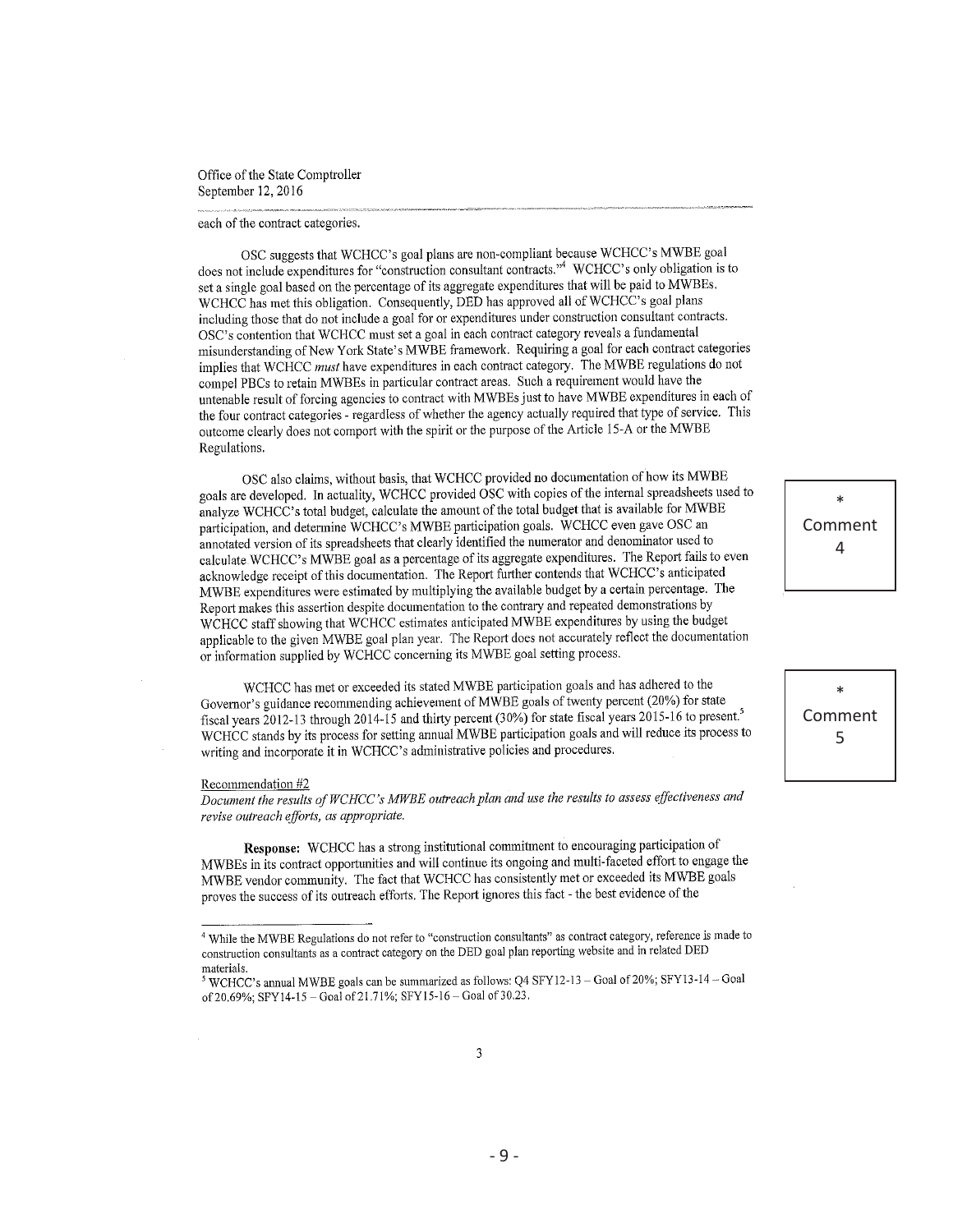effectiveness of WCHCC's MWBE outreach - and instead recommends that WCHCC better document and audit its outreach activities. The Report also incorrectly describes WCHCC's engagement of MWBEs in multi-year contracts and omits details about the multi-year contracts reviewed by OSC that contradict the Report's conclusions. Notwithstanding the foregoing, WCHCC anticipates that its recently established Office of Diversity and Inclusion will better document outreach activities going forward.

WCHCC is compliant with the MWBE regulations and has engaged in meaningful outreach to MWBE vendors. Under Section 141.7(a) of the MWBE regulations WCHCC must "make a good faith effort to meet the maximum feasible portion of [its] MWBE goals." WCHCC is in full compliance with the requirements of Section 141.7(a). While not reflected in the Report, WCHCC has a robust supplier diversity program. The WCHCC Board of Directors Diversity Committee and WCHCC's Diversity Council<sup>6</sup> are both committed to implementing WCHCC's action plan for increasing supplier diversity. The action plan includes, among other things, participating in MWBE events throughout the region and partnering with MWBEs to raise awareness about procurement opportunities at WCHCC. Representatives of WCHCC also regularly attend the MWBE events hosted by DED. Previously, those events have included: the DED Annual Meeting in Albany (September 30, 2015), the DED Health Care forum in Albany (February 4, 2016); and the DED Meeting on MWBE Participation Opportunities in Health Care in Albany (March 4, 2015).

Although the Report states that WCHCC fails to document its outreach efforts, WCHCC's Vice President of Diversity and Community Relations provided OSC with documentation of supplier diversity events attended by WCHCC (including dates and times), outreach activities being planned, and supplier diversity organizational memberships. While WCHCC will better maintain documentation of its outreach activities, it is unclear what end such documentation will serve. It is also unclear what OSC contemplates when it suggests that WCHCC should audit or assess the impact of its outreach efforts. There is no anecdotal or statistical benchmark that WCHCC must achieve with respect to MWBE outreach. The only applicable standards are good faith efforts and attainment of the annual MWBE goal. WCHCC has satisfied both these standards.

The Report's assessment of WCHCC's MWBE outreach also relies on a series of inaccurate findings concerning participation of MWBEs in WCHCC's multi-year contracts. OSC criticizes WCHCC for failing to provide results of its "review" of expiring multi-year contracts and failing to demonstrate how such "reviews" impact MWBE participation. This is a gross mischaracterization of WCHCC's process. As multi-year contracts expire they are subject to WCHCC's normal procurement process, which employs multiple mechanisms to contact, and encourage the participation of, MWBE vendors.

In accordance with its procurement policy, WCHCC's contract solicitations (for multi-year and other contracts) are advertised on its website and in the New York State Contract Reporter. These solicitations include WCHCC's standard language expressly encouraging the participation of MWBE vendors. In addition, WCHCC's internal contract request form (which is used for all contracts including multi-year contracts) requires WCHCC staff to search the state MWBE directory for potential MWBE vendors before selecting a vendor to provide goods and services. WCHCC also requires all bidders, proposers, and new vendors to indicate whether they are majority minority or women-owned and provides such vendors with information to become certified by New York State. What the Report characterizes as a mere "review" of multi-year contracts is in fact the comprehensive procurement process WCHCC uses for all contracts, which includes a systematic effort to facilitate MWBE contract participation. The claim that WCHCC has failed to provide OSC with "the results of" or "demonstrate the impact of" its procurement process lacks merit. WCHCC has shown that its process repeatedly results in the procurement of sufficient MWBE contracts to meet its annual MWBE goal.

 $\ast$ Comment 6



<sup>&</sup>lt;sup>6</sup> The Diversity Council is comprised of members WCHCC's management and senior management.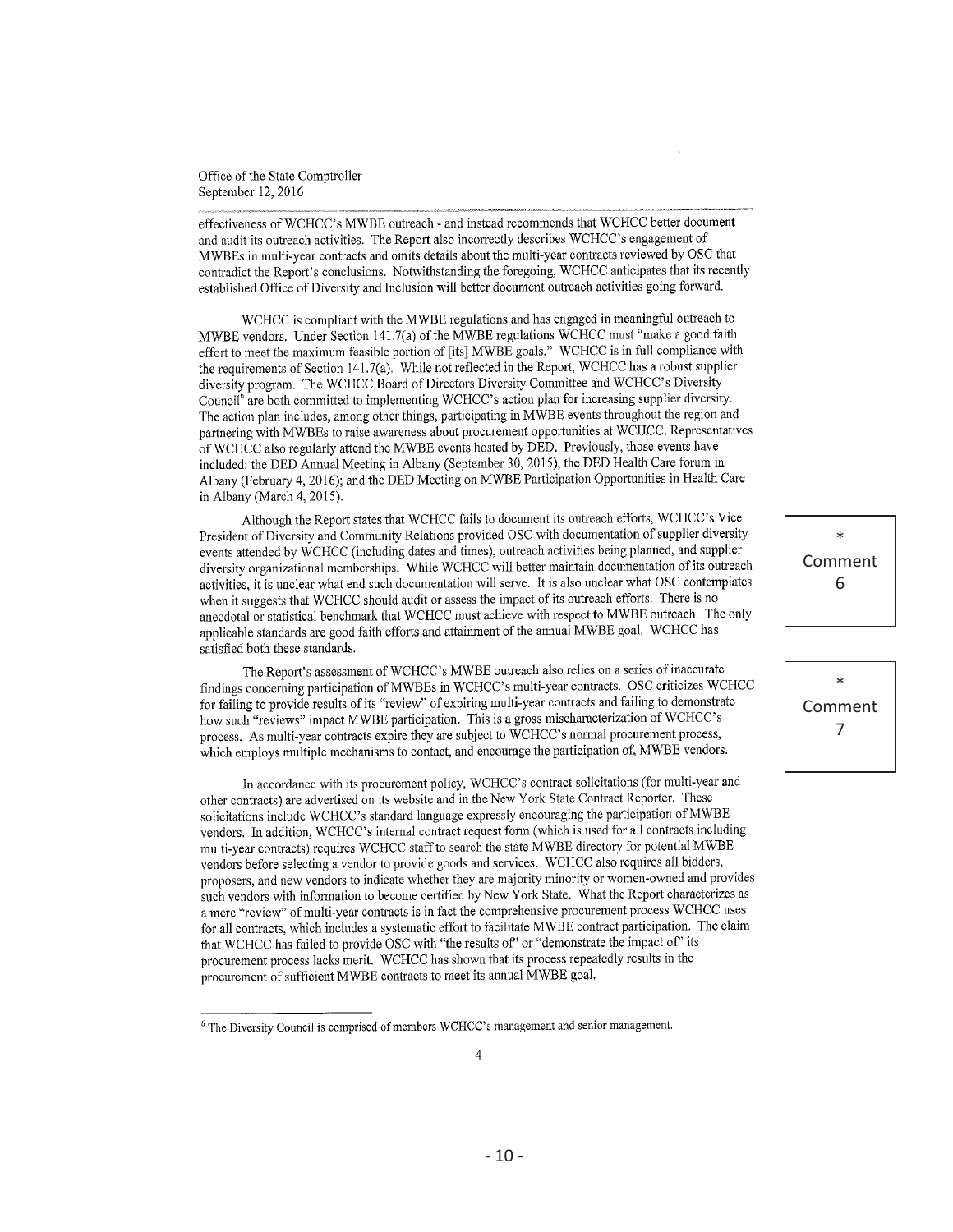The Report's findings also incorrectly imply that WCHCC's MWBE outreach is insufficient because certain multi-year contracts reviewed by OSC did not provide for MWBE participation. Specially, OSC asserts that of eight multi-year contracts reviewed only two were with MWBE vendors and that a list of certain contracts effective during fiscal year 2012-2013 did not include any MWBE vendors. The Report also emphasizes that the DED MWBE directory listed MWBE vendors who perform services that were performed by non-MWBE vendors under some of WCHCC's multi-year contracts. These findings are not in any way indicative of the effectiveness of WCHCC's MWBE outreach or reflective of MWBE participation in WCHCC contracts.

Significantly, the Report omits the fact that many of the contracts sampled by OSC were negotiated before the MWBE Regulations were effective and/or WCHCC's first goal plan was implemented.<sup>7</sup> Contracts predating WCHCC's MWBE program cannot be the basis of any finding of inadequate outreach (or other non-compliance) by WCHCC. Further, there is no law or rule that requires WCHCC to have a certain statistical distribution of MWBE vendor contracts or to award a contract to an MWBE vendor simply because a vendor supplying the service is listed in the MWBE directory. Any finding to the contrary is completely divorced from the MWBE regulations and overlooks WCHCC's statutory obligation to award non-professional service contracts to the lowest responsible bidder.<sup>8</sup> Ultimately, OSC's reliance on MWBE participation in multi-year contracts as a metric for MWBE outreach is unsound. An examination of this limited subset of contracts, many of which were effective before the WCHCC's goal plan was approved, simply cannot illustrate the extent to which WCHCC has engaged with the MWBE community. The best evidence of the efficacy of WCHCC's MWBE outreach activity is its demonstrated ability to consistently meet or exceed its annual MWBE goals.

#### Recommendation #3

Develop and implement formal procedures to identify and summarize MWBE payments and ensure that MWBE participation data is reported accurately to DED.

Response: WCHCC has established a process to capture payment information for MWBE vendors and is currently reporting MWBE payment data to DED.

The Report makes much of two clerical errors in WCHCC's reporting of data to DED. First, the Report finds that WCHCC reported to DED amounts invoiced by MWBE vendors instead of amounts actually paid to MWBE vendors during the applicable reporting period. The Report correctly indicates that this error occurred because of a miscommunication between WCHCC's Purchasing and Finance Departments. WCHCC acknowledged this error and has implemented corrective measures. MWBE vendors are now clearly identified in WCHCC databases used for both contract management and vendor payments. The electronic accounting system used by WCHCC's Finance Department has been updated and now also identifies payments made to MWBE vendors. The Finance Department is providing payment information to WCHCC's Purchasing Department to enable quarterly reporting to DED.

It bears mentioning, however, that the invoiced amounts reported to DED by WCHCC did accurately reflect services rendered to WCHCC by MWBE vendors and the amounts WCHCC is obligated to pay such MWBE vendors. WCHCC did not dispute or refuse to pay any of the invoiced amounts at issue. The only consequence of WCHCC's reporting of amounts invoiced rather than amounts paid amounts is that, because of contract terms stipulating that payments are made thirty to

<sup>&</sup>lt;sup>7</sup> The following contracts were all procured prior to the implementation of the MWBE Regulations: CMC-6265 comprehensive food services, CMC-8649 environmental services and infection control, CMC-6542 ambulance services, CMC-7460 reference lab testing, CMC-8958 clinical testing, and CMC-8436 security services.

<sup>&</sup>lt;sup>8</sup> The contracts cited by OSC are each valued in excess of \$200,000 and therefore are not eligible for a MWBE procurement waiver under the Executive Law.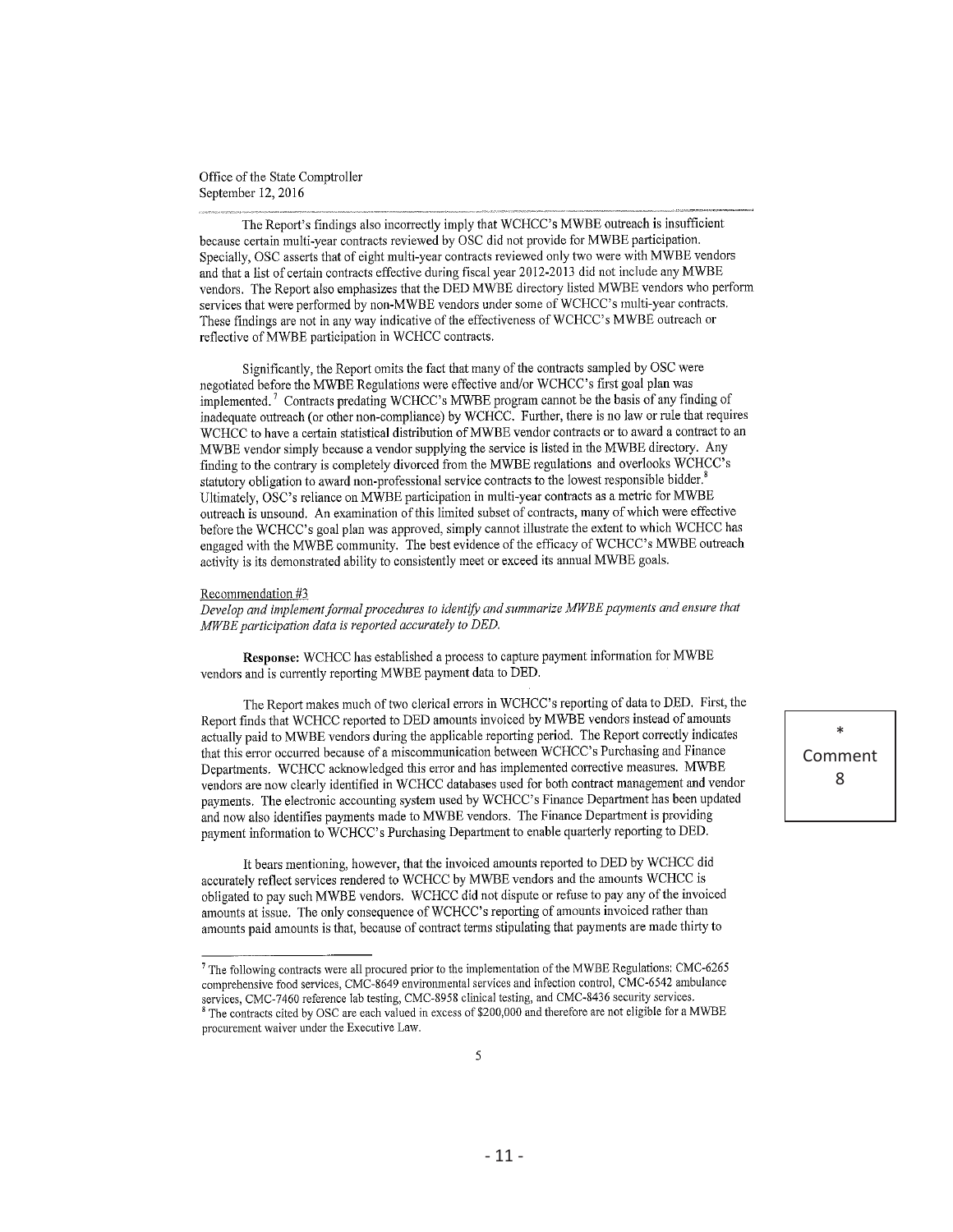ninety days from the date of the invoice, amounts reported to DED may have been paid in a different reporting period. The clerical error did not change WCHCC's actual financial commitment to, or level of expenditures on, MWBE vendors.

The Report also highlights that WCHCC inadvertently reported payments of a non-MWBE vendor to DED. This reporting issue arose because a non-MWBE vendor had a markedly similar name to an MWBE vendor. The Report finds that WCHCC did not have an adequate system to identify MWBE vendors. This finding ignores the fact that the only way to identify state certified MWBEs is by looking them up in the State directory. This must be done manually and is subject to human error. WCHCC has trained staff to exercise greater diligence in this task. WCHCC has corrected the misidentification of this vendor and its non-MWBE status is now properly reflected in WCHCC's contract management and payment databases.

WCHCC has implemented an MWBE program that has met or exceeded its goals for MWBE participation in accordance with Article 15-A, the MWBE Regulations, and administrative guidance. WCHCC is engaged in ongoing and meaningful outreach with the MWBE vendor community and will continue to satisfy its statutory requirements and while encouraging increased MWBE involvement in WCHCC's procurement opportunities.

Sincerely,

Beth Davis

**Beth Davis** Senior Vice President and Deputy General Counsel

 $\ast$ Comment 8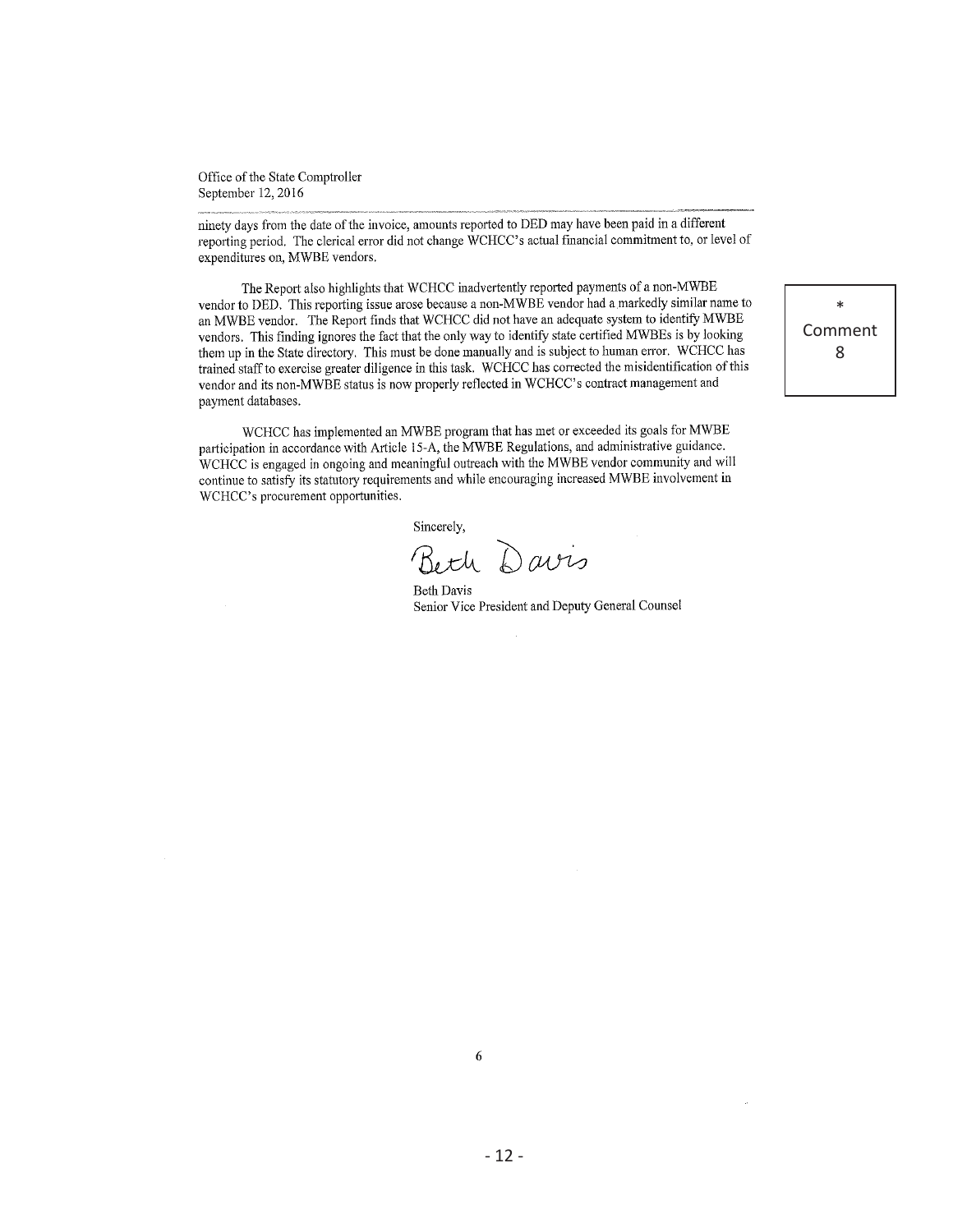# **State Comptroller's Comments**

- 1. WCHCC's assertion is incorrect. In fact, the audit's objectives and findings are fully consistent. For example, with respect to the proper establishment of annual MWBE goals, we determined that WCHCC estimated MWBE expenditures by multiplying available budgets (funding) by certain percentages for which there was no documented support, as detailed in the report. Further, regarding the reporting of MWBE program participation, we found that purported MWBE payments did not reconcile to the corresponding quarterly program reports that WCHCC submitted to DED, also as detailed in the report. Thus, our findings resulted from audit steps that were directly related to the audit's objectives.
- 2. Our recommendations are focused on the need for WCHCC to adequately document its activities related to the MWBE program. Further, we did not misinterpret Article 15-A. Instead, we direct WCHCC officials to "Standards for Internal Controls in New York State Government" and specifically the section on Control Activities, which state, in part, that: "Documentation involves preserving evidence to substantiate a decision, event, transaction or system. All documentation should be complete, accurate and recorded timely. Documentation should have a clear purpose and be in a usable format that will add to the efficiency and effectiveness of the 5 Components and 17 Principles of Internal Control organization. Examples of areas where documentation is important include critical decisions, significant events, transactions, policies, procedures and the system of internal control. Critical decisions and significant events usually involve executive management. These decisions and events usually result in the use, commitment, exchange or transfer of resources, such as in strategic plans, budgets and executive policies. By recording the information related to such events, management creates an organizational history that can serve as justification for subsequent actions and decisions and will be of value during self-evaluations and audits."

In addition, documentation of policies and procedures is critical to the daily operations of an organization. The organization deploys control activities through policies that establish what is expected and through procedures that put policies into action. These documents set forth the fundamental framework and the underlying methods and processes all employees rely on to do their jobs. They provide specific direction to employees in their daily decision making. Without this framework of understanding by employees, conflicts can occur and poor decisions can be made, causing harm to an organization's reputation. Further, the efficiency and effectiveness of operations can be adversely affected.

- 3. WCHCC misses the point. According to the pertinent ESDC regulation, "the Master Plan must include agency specific goals expressed as a percentage of aggregate agency expenditures, specifically including each of the following contracting categories: (i) construction; (ii) construction related services; (iii) non-construction related services; and (iv) commodities." The Master Goal Plan aggregates each of the four categories to reach the annual goal. Based on the underlying supporting documentation for its Master Goal Plan, WCHCC did not specifically address the category of construction consultants, as otherwise required.
- 4. We revised our report to state that WCHCC did provide a spreadsheet. However, WCHCC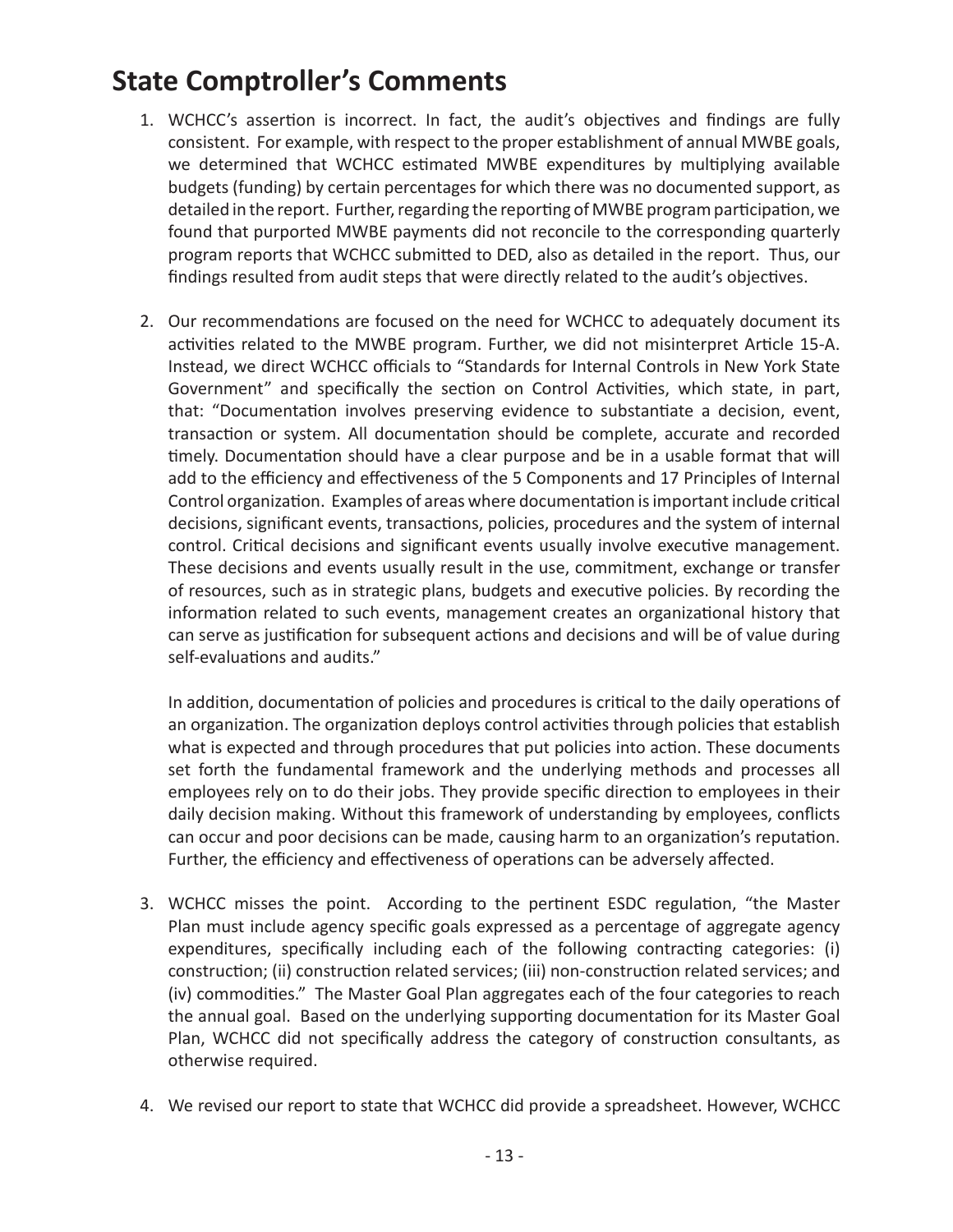did not provide any information about the specific steps and methods applied to determine MWBE goals. As stated in our report, the supporting documentation merely showed how the goal was calculated mathematically, but it did not describe the basis for determining the goals.

- 5. Although WCHCC states it met the goals for the periods (2013-14, 2014-15, and 2015- 16), this is questionable because 33 percent of its payments were actually made in years other than the years in which they were reported. Further, the utilization amounts were overstated by \$475,598 (or about 5 percent of the total utilization reported for the same period). Moreover, WCHCC officials also stated that they did not plan to correct the amounts reported as utilization to DED.
- 6. WCHCC's assertion regarding its outreach plan is inaccurate. We started our fieldwork in October 2015. Nevertheless, it was not until March 17, 2016 that WCHCC officials mentioned that WCHCC had an Office of Diversity and Community Relations or that WCHCC's Board established a Diversity Committee in January 2016. To ensure we included this new information in our audit report, on March 24, 2016, we met with the Vice President of the Office of Diversity and Community Relations to obtain information about her Office's role in WCHCC's MWBE outreach efforts. The Vice President informed us that she was hired in March 2015, and consequently, she was not involved in MWBE outreach efforts for the first two years we reviewed. For the third year (2015-16), we received documents for events in September 2015 and January 2016. However, the supporting documentation included no detailed information about any activities that occurred at these events or the tangible results from them. Moreover, the Vice President stated that one of her first projects was to draft a strategic plan to build diversity and inclusion into the culture at WCHCC. However, WCHCC's Diversity and Inclusion Strategic Plan (for 2013- 2017) focuses on WCHCC's workforce and its patients. There is no reference in this plan to WCHCC's MWBE program. This is not surprising, as according to the Vice President, her role did not initially include MWBE program matters.
- 7. WCHCC officials make assertions related to actions they claim to have taken to increase MWBE participation in procurements including multi-year contracts. However, as detailed in our report, WCHCC had no documentation to support that such steps were undertaken. This finding is not about process, but rather about the lack of documentation that the process was actually carried out as described. Further, as noted in Comment No. 2, documentation is a basic part of a sound internal control system.
- 8. WCHCC's attempt to minimize the significance of the errors that were made in the participation amounts reported to DED is misleading. In fact, 33 percent of the payments totaling \$1.06 million were reported for fiscal years other than the years in which they were actually made. In addition, payments to a non-MWBE vendor totaled \$475,598 (or about 5 percent of the total utilization reported for fiscal years 2013-14, 2014-15, and the first half of 2015-16) and should not have been included in the reported participation amounts. Also, WCHCC asserts that the discrepancy was attributable to human error caused by the need to manually look up MWBE vendors in the State directory. However,